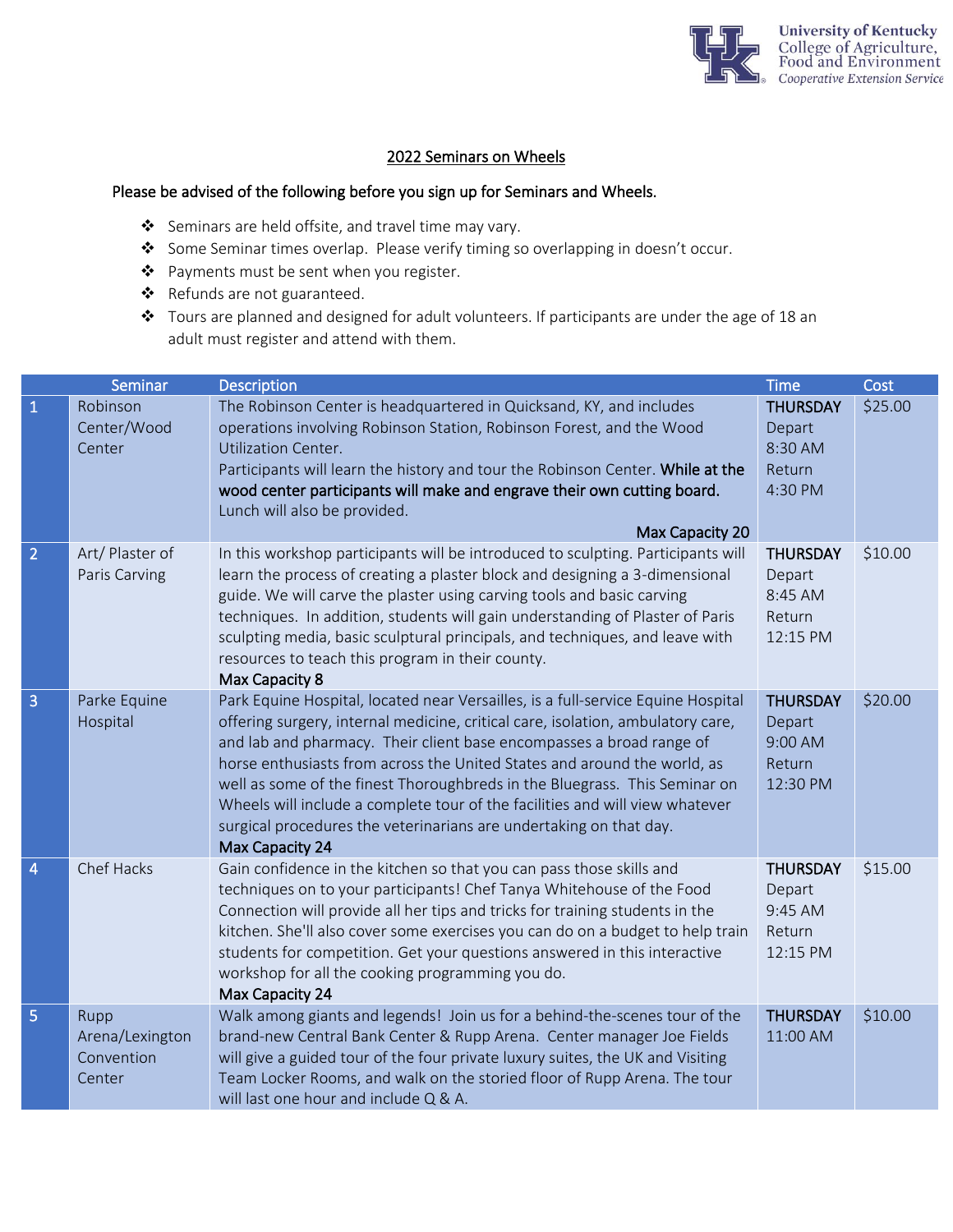

| $6\phantom{1}6$ | Art/Self Portrait                                                                             | After completing the art history portion of our lesson, you will learn the<br>process of creating a mixed media portrait. During this process you will<br>discover a fresh perspective, positive attitude, feel encouraged and<br>enthusiastic. We will connect your story, the human connection, into a self-<br>portrait. Materials will include acrylic inks, acrylic paint, stencils, and other<br>supplies for texture.<br>Please bring a photo of yourself or someone you'd like to include in the<br>portrait. You may use your phone for this, but I recommend a paper copy, if<br>possible. You will leave the class with an art history lesson on Friday Kahlo,<br>color copies of her paintings and the knowledge to teach this art history<br>lesson and mixed media self-portrait class.<br>Max Capacity 8 | <b>THURSDAY</b><br>Depart<br>12:45 PM<br>Return<br>4:15 PM | \$10.00 |
|-----------------|-----------------------------------------------------------------------------------------------|-------------------------------------------------------------------------------------------------------------------------------------------------------------------------------------------------------------------------------------------------------------------------------------------------------------------------------------------------------------------------------------------------------------------------------------------------------------------------------------------------------------------------------------------------------------------------------------------------------------------------------------------------------------------------------------------------------------------------------------------------------------------------------------------------------------------------|------------------------------------------------------------|---------|
| $\overline{7}$  | Chef Hacks                                                                                    | Gain confidence in the kitchen so that you can pass those skills and<br>techniques on to your participants! Chef Tanya Whitehouse of the Food<br>Connection<br>will provide all her tips and tricks for training students in the kitchen. She'll<br>also cover some exercises you can do on a budget to help train students for<br>competition. Get your questions answered in this interactive workshop for<br>all the cooking programming you do.<br>Max Capacity 24                                                                                                                                                                                                                                                                                                                                                  | <b>THURSDAY</b><br>Depart<br>12:45<br>Return<br>3:15       | \$15.00 |
| 8               | Hallway Feeds                                                                                 | For more than half a century, Hallway Feeds and the Hall family have been<br>committed to quality horse feed and supplements, crafted using only the<br>finest hand-selected ingredients. Located in the heart of the Bluegrass,<br>Hallway Feeds is the only remaining and largest family-owned and locally<br>operated full-service feed company dedicated to the equine industry. This<br>Seminar on Wheels will include a tour of the facility and a small gift from<br>Hallway Feeds.<br>Max Capacity 20                                                                                                                                                                                                                                                                                                           | <b>THURSDAY</b><br>Depart<br>1:00 PM                       | \$10.00 |
| 9               | Rupp<br>Arena/Lexington<br>Convention<br>Center                                               | Walk among giants and legends! Join us for a behind-the-scenes tour of the<br>brand-new Central Bank Center & Rupp Arena. Center manager Joe Fields<br>will give a guided tour of the four private luxury suites, the UK and Visiting<br>Team Locker Rooms, and walk on the storied floor of Rupp Arena. The tour<br>will last one hour and include Q & A.                                                                                                                                                                                                                                                                                                                                                                                                                                                              | <b>THURSDAY</b><br>1:00 PM                                 | \$10.00 |
|                 |                                                                                               | <b>SPECIAL SESSIONS</b>                                                                                                                                                                                                                                                                                                                                                                                                                                                                                                                                                                                                                                                                                                                                                                                                 |                                                            |         |
| 10              | <b>Special Session</b><br>Leadership -<br><b>Conflict Dynamics</b><br><b>Profile Training</b> | Managing conflict is difficult in the best of times, but not impossible.<br>Learning about yourself, your responses and triggers to conflict can be<br>helpful in dealing with conflict. In this session you will partake in an online<br>conflict assessment and receive a personalized report to help understand<br>how YOU manage and react to conflict. Participants will also dissect a typical<br>conflict to identify what fuels it and where to take action to turn it onto a<br>more positive path. This session may push your boundaries but is sure to<br>improve your knowledge of conflict and yourself! There will be an additional<br>\$25/person cost for this workshop. All participants MUST PRE-REGISTER for<br>this workshop by JANUARY 24.                                                         | <b>THURSDAY</b><br>$1:00$ PM $-$<br>5:00 PM                | \$25    |